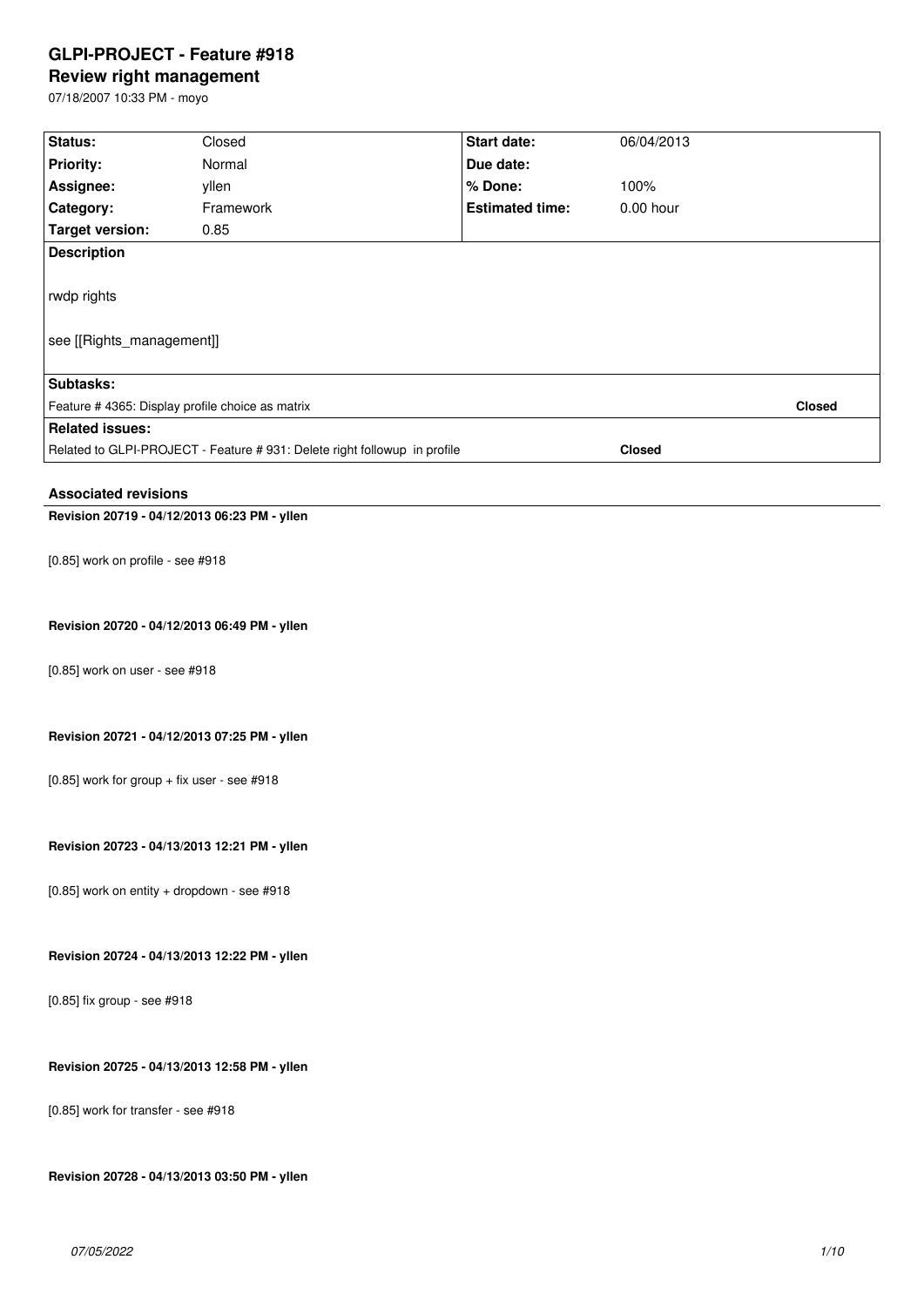[0.85] work on import\_externalauth\_users - see #918

### **Revision 20729 - 04/13/2013 03:56 PM - yllen**

[0.85] fix dump - see #918

#### **Revision 20732 - 04/13/2013 05:07 PM - yllen**

[0.85] hack for all profile system still works with new profile systeme - see #918

#### **Revision 20734 - 04/13/2013 07:25 PM - yllen**

[review rules + dictionnaries - see #918

### **Revision 20736 - 04/14/2013 05:43 PM - yllen**

[0.85] review right for profil already change - see #918

### **Revision 20737 - 04/14/2013 06:15 PM - yllen**

[0.85] all specific rights in profilerights + rule\_ticket - see #918

### **Revision 20738 - 04/14/2013 07:20 PM - yllen**

[0.85] review user ldap right - see #918

#### **Revision 20739 - 04/14/2013 07:21 PM - yllen**

[0.85] review admin tab in profile form - see #918

### **Revision 20740 - 04/14/2013 07:26 PM - yllen**

[0.85] right for backup - see #918

### **Revision 20771 - 04/16/2013 01:15 PM - yllen**

[0.85] avoid issue with old profiles - see #918

### **Revision 20772 - 04/16/2013 01:26 PM - yllen**

[0.85] hack to avoid put in old class - see #918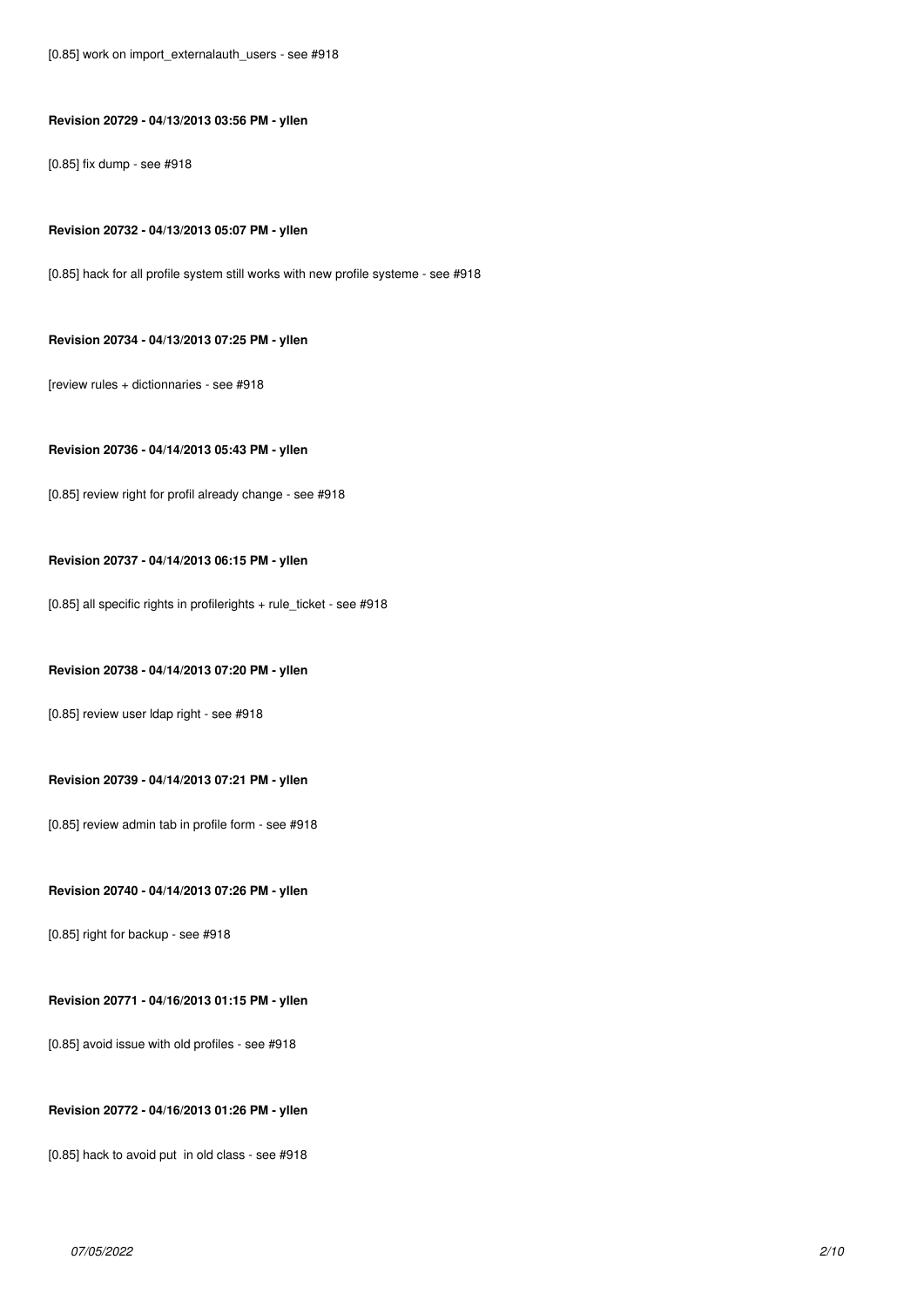#### **Revision 20778 - 04/16/2013 03:26 PM - yllen**

[0.85] fix delete for old profile - see #918

#### **Revision 20791 - 04/19/2013 10:48 AM - yllen**

[0.85] all rights in profileright class - see #918

#### **Revision 20792 - 04/19/2013 10:57 AM - yllen**

[0.85] fix empty - see #918

### **Revision 20797 - 04/19/2013 03:08 PM - yllen**

[0.85] work for software - see #918

#### **Revision 20798 - 04/19/2013 04:05 PM - yllen**

[0.85] work for networking - see #918

#### **Revision 20799 - 04/19/2013 04:18 PM - yllen**

[0.85] work for intgernet (not finished) - see #918

#### **Revision 20800 - 04/19/2013 05:48 PM - yllen**

[0.85] work for internet (end) - see #918

#### **Revision 20801 - 04/19/2013 06:47 PM - yllen**

[0.85] work for consumbale, cartridge, phone, printer, peripheral - see #918

#### **Revision 20802 - 04/19/2013 08:12 PM - yllen**

[0.85] review rights after tests - see #918

### **Revision 20808 - 04/20/2013 08:14 PM - yllen**

[0.85] work for Gestion (not finished-still bug) - see #918

#### **Revision 20813 - 04/26/2013 10:19 AM - yllen**

[0.85] work for tools + more clean rights - see #918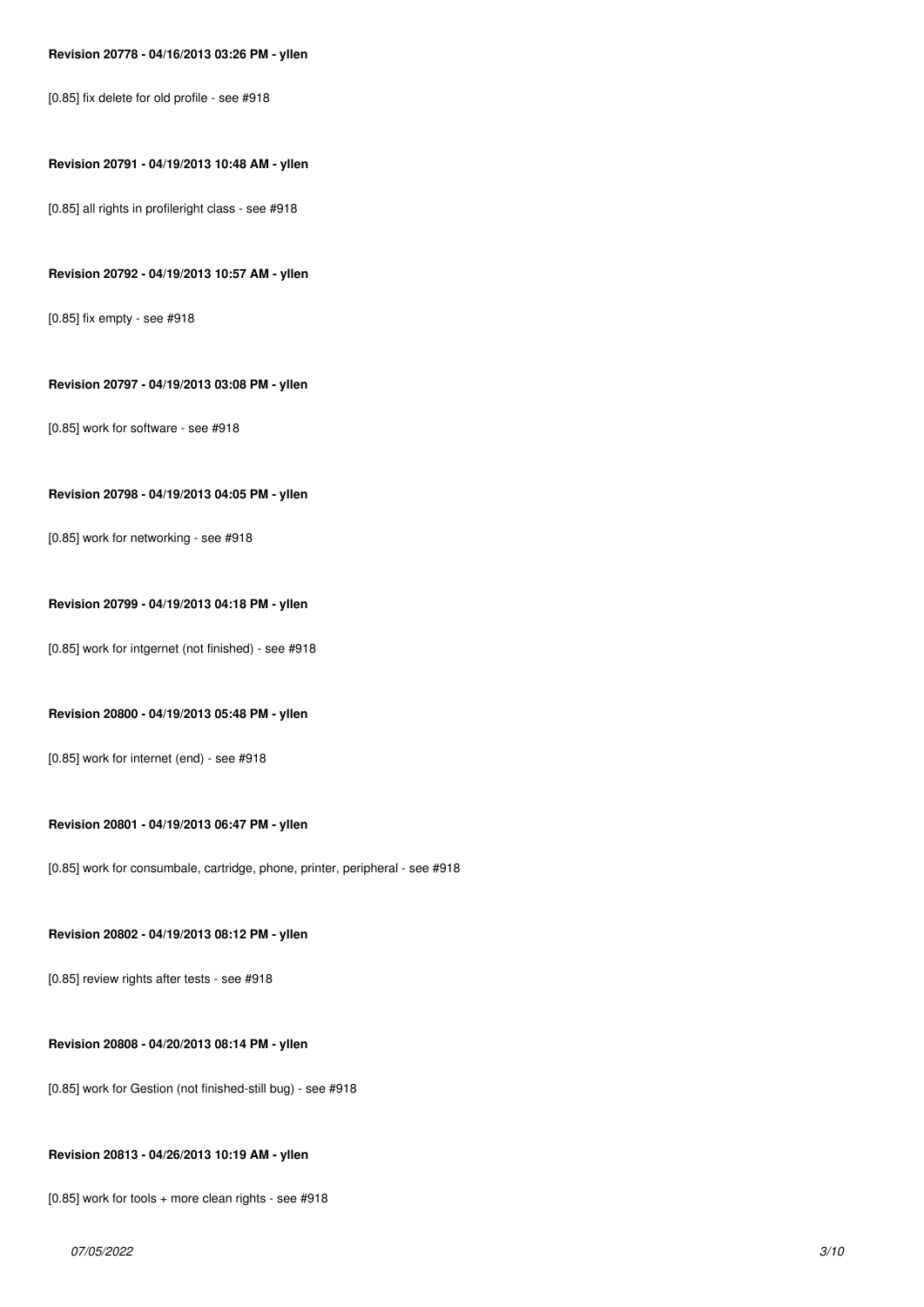### **Revision 20814 - 04/26/2013 11:34 AM - yllen**

[0.85] more work for tools - see #918

#### **Revision 20815 - 04/26/2013 11:42 AM - yllen**

[0.85] fix migration - see #918

### **Revision 20817 - 04/26/2013 01:00 PM - yllen**

[0.85] morfe work for tools - see #918

### **Revision 20818 - 04/26/2013 01:11 PM - yllen**

[0.85] migration for tools - see #918

### **Revision 20820 - 04/26/2013 06:04 PM - yllen**

[0.85] work on setup (for config put both rights) - see #918

#### **Revision 20822 - 04/26/2013 09:55 PM - yllen**

[0.85] work for setup - see #918

#### **Revision 20823 - 04/26/2013 09:58 PM - yllen**

[0.85] minor fix - see #918

#### **Revision 20825 - 04/28/2013 11:28 AM - yllen**

[0.85] work for setup - see #918

#### **Revision 20826 - 04/28/2013 12:37 PM - yllen**

[0.85] if canUpdate => canView - see #918

### **Revision 20894 - 05/04/2013 04:23 PM - yllen**

[0.85] see #918

**Revision 20895 - 05/04/2013 05:28 PM - yllen**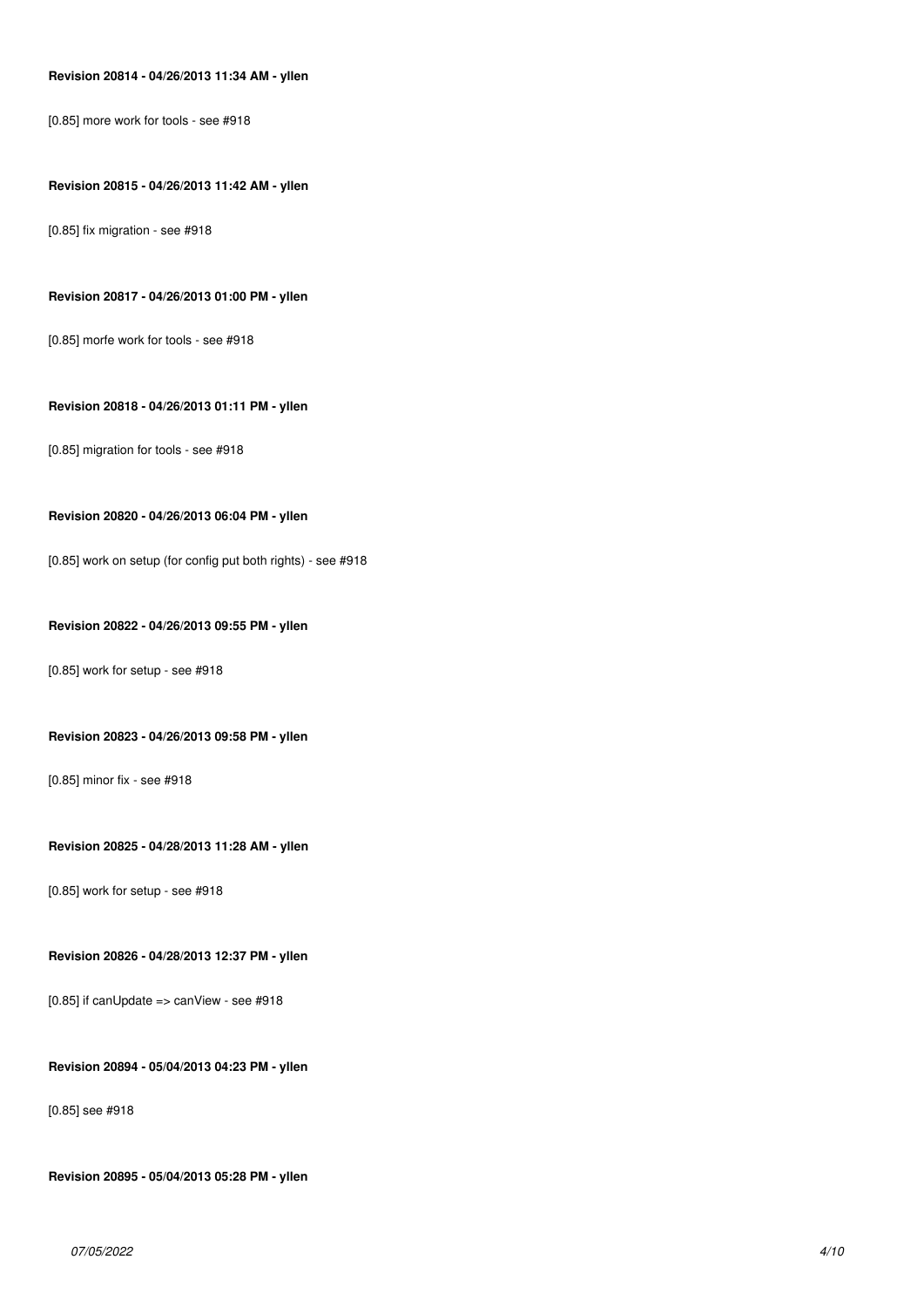**Revision 20896 - 05/04/2013 08:03 PM - yllen**

[0.85] see #918

#### **Revision 20897 - 05/04/2013 08:06 PM - yllen**

[0.85] see #918

#### **Revision 20898 - 05/05/2013 03:55 PM - yllen**

[0.85] work for faq - see #918

### **Revision 20899 - 05/05/2013 05:11 PM - yllen**

[0.85] work for user + post-only - see #918

### **Revision 20900 - 05/05/2013 06:18 PM - yllen**

[0.85] work for entity\_helpdesk -see #918

### **Revision 20901 - 05/05/2013 07:29 PM - yllen**

[0.85] work for link - see #918

#### **Revision 20902 - 05/05/2013 07:56 PM - yllen**

[0.85] minor fix - see #918

### **Revision 20903 - 05/05/2013 08:02 PM - yllen**

[0.85] minor fix again - see #918

### **Revision 20904 - 05/05/2013 08:20 PM - yllen**

[0.85] fix right - see #918

## **Revision 20908 - 05/06/2013 02:10 PM - yllen**

[0.85] fix right - see #918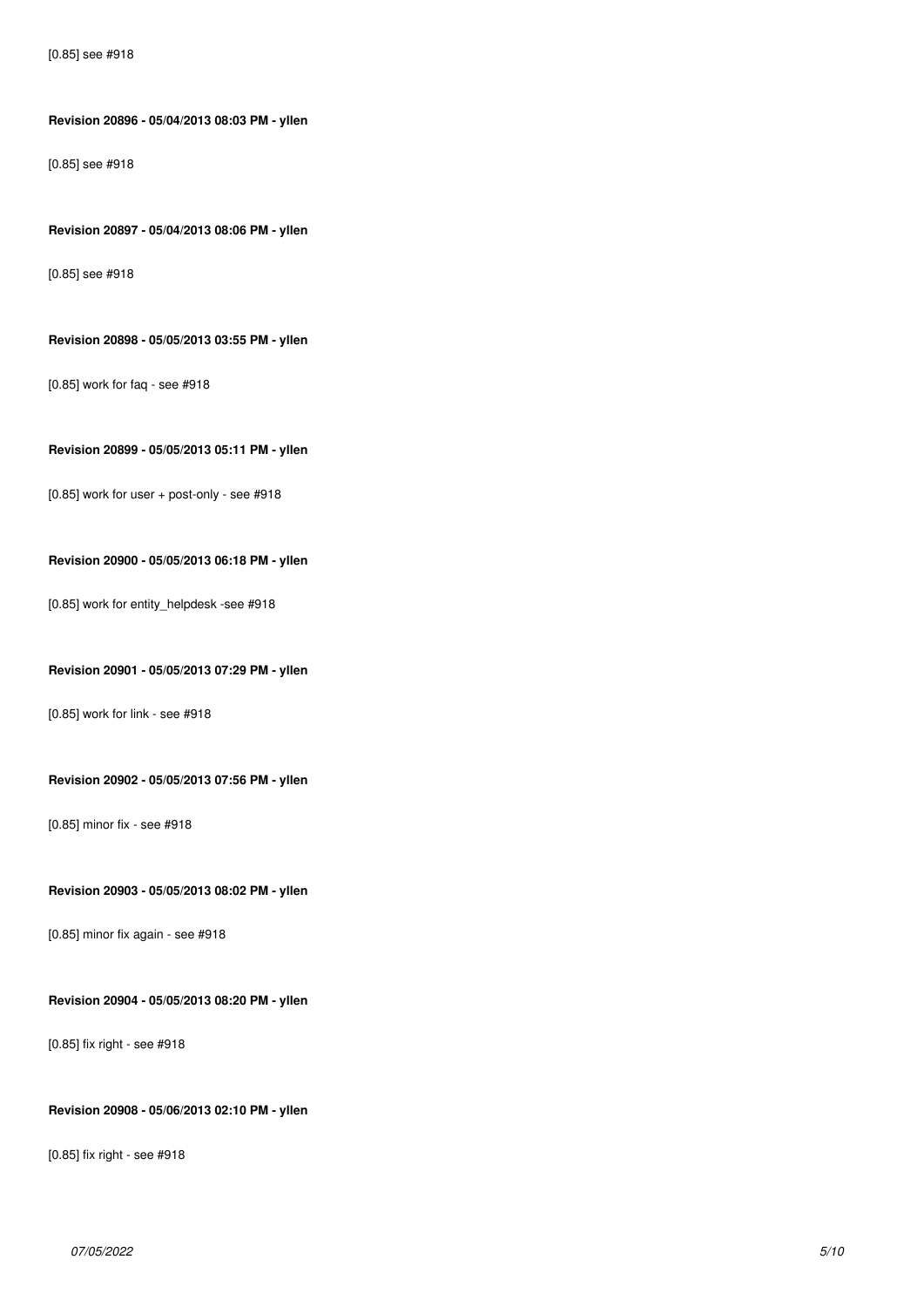#### **Revision 20910 - 05/09/2013 05:08 PM - yllen**

[0.85] end administration tab - see #918

### **Revision 20911 - 05/09/2013 06:11 PM - yllen**

[0.85] end inventory tab - see #918

#### **Revision 20912 - 05/09/2013 08:03 PM - yllen**

[0.85] work for ticket (right by right) - see #918

### **Revision 20913 - 05/10/2013 11:49 AM - yllen**

[0.85] work for show\_all\_ticket - see #918

#### **Revision 20914 - 05/10/2013 12:24 PM - yllen**

[0.85] work for show\_group\_ticket - see #918

#### **Revision 20915 - 05/10/2013 12:41 PM - yllen**

[0.85] work for show\_assign\_ticket - see #918

#### **Revision 20916 - 05/10/2013 12:42 PM - yllen**

[0.85] fix previous - see #918

#### **Revision 20917 - 05/10/2013 01:29 PM - yllen**

[0.85] work for assign\_ticket - see #918

### **Revision 20918 - 05/10/2013 01:41 PM - yllen**

[0.85] work for steal\_ticket - see #918

### **Revision 20919 - 05/10/2013 02:29 PM - yllen**

[0.85] minor fixes - see #918

#### **Revision 20920 - 05/10/2013 03:49 PM - yllen**

[0.85] work for own\_ticket - see #918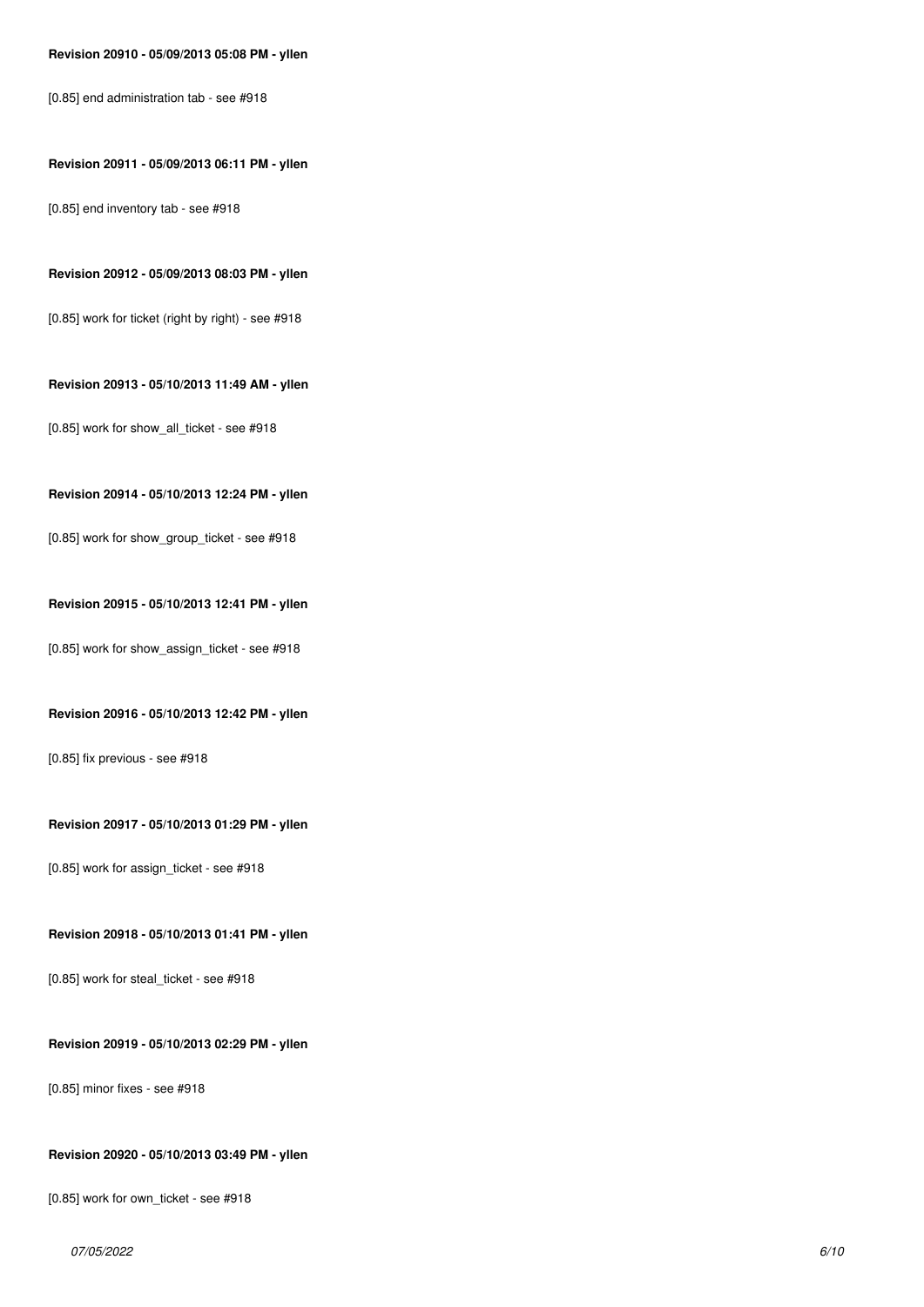### **Revision 20958 - 05/17/2013 01:21 PM - yllen**

[0.85] review checked right - see #918

#### **Revision 20959 - 05/17/2013 02:31 PM - yllen**

[0.85] review haveRight - see #918

### **Revision 20960 - 05/17/2013 04:12 PM - yllen**

[0.85] more check rights - see #918

### **Revision 20961 - 05/17/2013 07:08 PM - yllen**

[0.85] work for ticket - see #918

### **Revision 20962 - 05/17/2013 08:53 PM - yllen**

[0.85] work for ticket - see #918

#### **Revision 21006 - 05/24/2013 03:53 PM - yllen**

[0.85] work for followup - see #918

#### **Revision 21008 - 05/24/2013 07:32 PM - yllen**

[0.85] work for followup - see #918

### **Revision 21010 - 05/24/2013 08:20 PM - yllen**

[0.85] work for followup - see #918

#### **Revision 21011 - 05/25/2013 06:23 PM - yllen**

[0.85] work for followup - see #918

### **Revision 21053 - 05/31/2013 02:15 PM - yllen**

[0.85] work for task - see #918

**Revision 21090 - 06/07/2013 01:55 PM - yllen**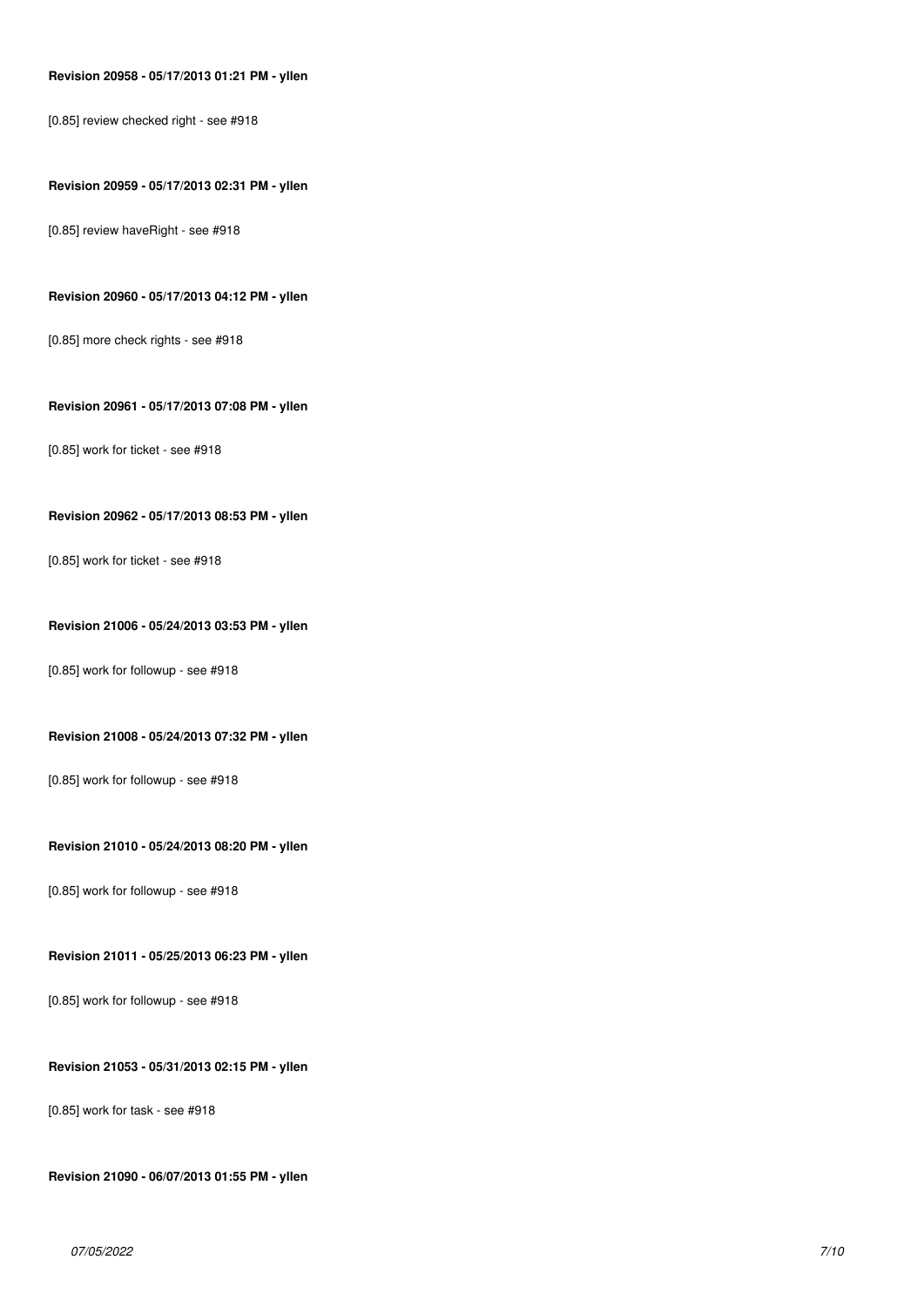# **Revision 21091 - 06/07/2013 04:38 PM - yllen**

[0.85] fix validation after tests - see #918

#### **Revision 21093 - 06/07/2013 07:44 PM - yllen**

[0.85] work for planning - see #918

#### **Revision 21094 - 06/07/2013 09:22 PM - yllen**

[0.85] work for problem( not tested) - see #918

### **Revision 21098 - 06/08/2013 11:57 AM - yllen**

[0.85] fix rights for problem - see #918

### **Revision 21164 - 06/21/2013 12:08 PM - yllen**

[0.85] work for changes - see #918

### **Revision 21168 - 06/22/2013 12:32 AM - yllen**

[0.85] more work for rights - see #918

### **Revision 21214 - 06/28/2013 01:47 PM - yllen**

[0.85] more work on new rights - see #918

# **Revision 21216 - 06/28/2013 08:08 PM - yllen**

[0.85] work on entity\_dropdown - see #918

### **Revision 21255 - 07/05/2013 01:52 PM - yllen**

[0.85] fiw rule\_ticket - see #918

### **Revision 21306 - 07/12/2013 04:02 PM - yllen**

[0.85] clean code - fixed #918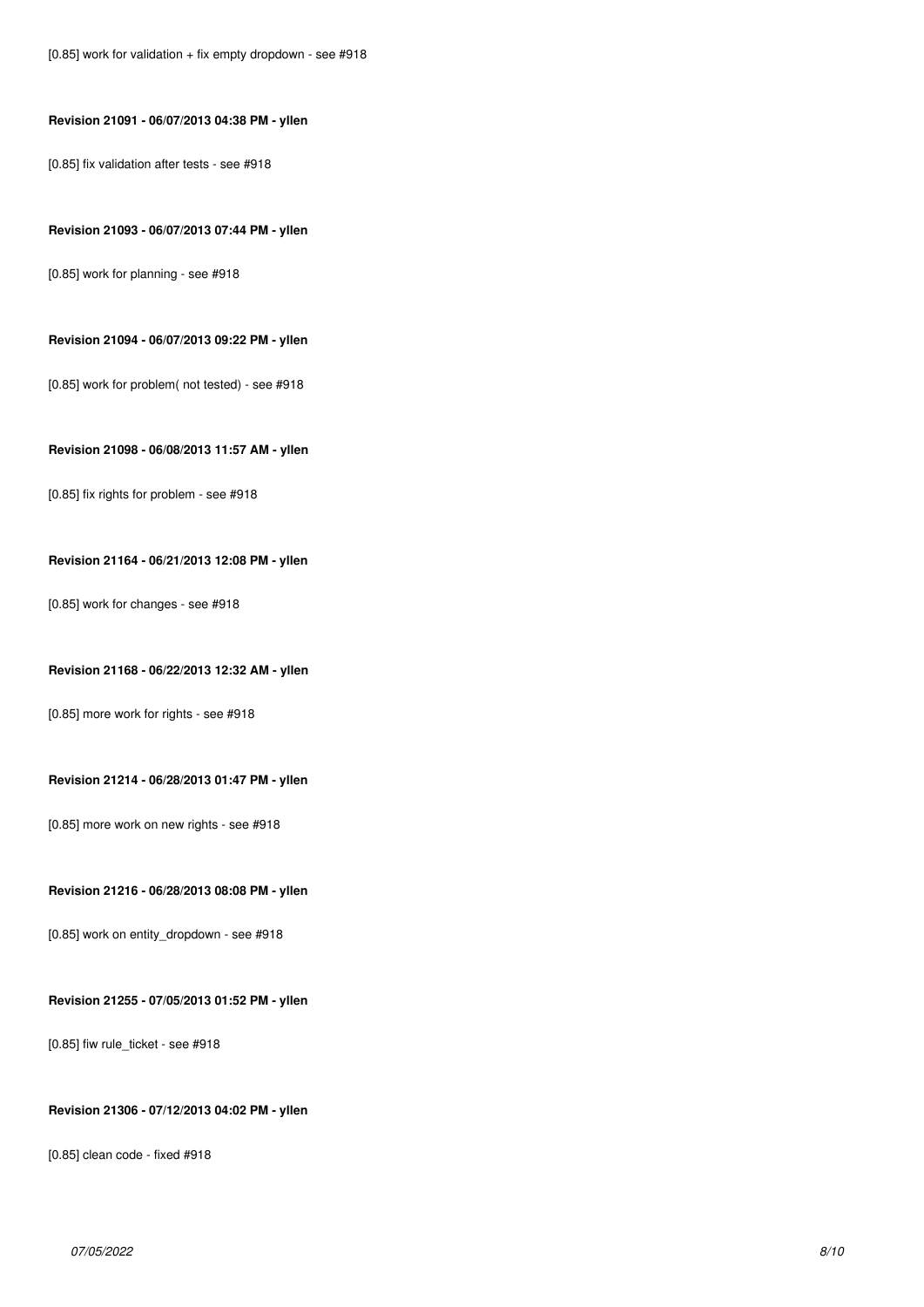fix right update see #918

### **History**

#### **#1 - 01/06/2011 01:51 PM - yllen**

For me : Read Create Update (you can have rights to update an object but not to create it) Delete Purge

#### **#2 - 01/06/2011 01:55 PM - moyo**

Dans quel cadre exact ? Dans l'idée simple de rwdp on a r < w < d < p En remplaçant w par cu comment cela se gère t'il ?

### **#3 - 01/11/2011 08:02 PM - yllen**

La séparation du w en c et u est pour affiner les droits. Par exemple, un technicien peut avoir le droit de mettre à jour un ordinateur mais n'a pas le droit de créer un nouvel ordinateur.

Donc je verrais bien  $r < u < c < d < p$ 

#### **#4 - 01/18/2011 10:46 PM - moyo**

*- Target version changed from Unplanned to 0.85*

### **#5 - 03/29/2013 07:25 PM - moyo**

*- Assignee set to yllen*

### **#6 - 05/29/2013 08:21 AM - moyo**

*- % Done changed from 0 to 70*

### **#7 - 07/12/2013 04:02 PM - yllen**

*- Status changed from New to Resolved*

*- % Done changed from 0 to 100*

Applied in changeset r21306.

### **#8 - 11/08/2013 08:09 PM - yllen**

*- Status changed from Resolved to Assigned*

#### **#9 - 11/08/2013 08:09 PM - yllen**

*- Status changed from Assigned to Resolved*